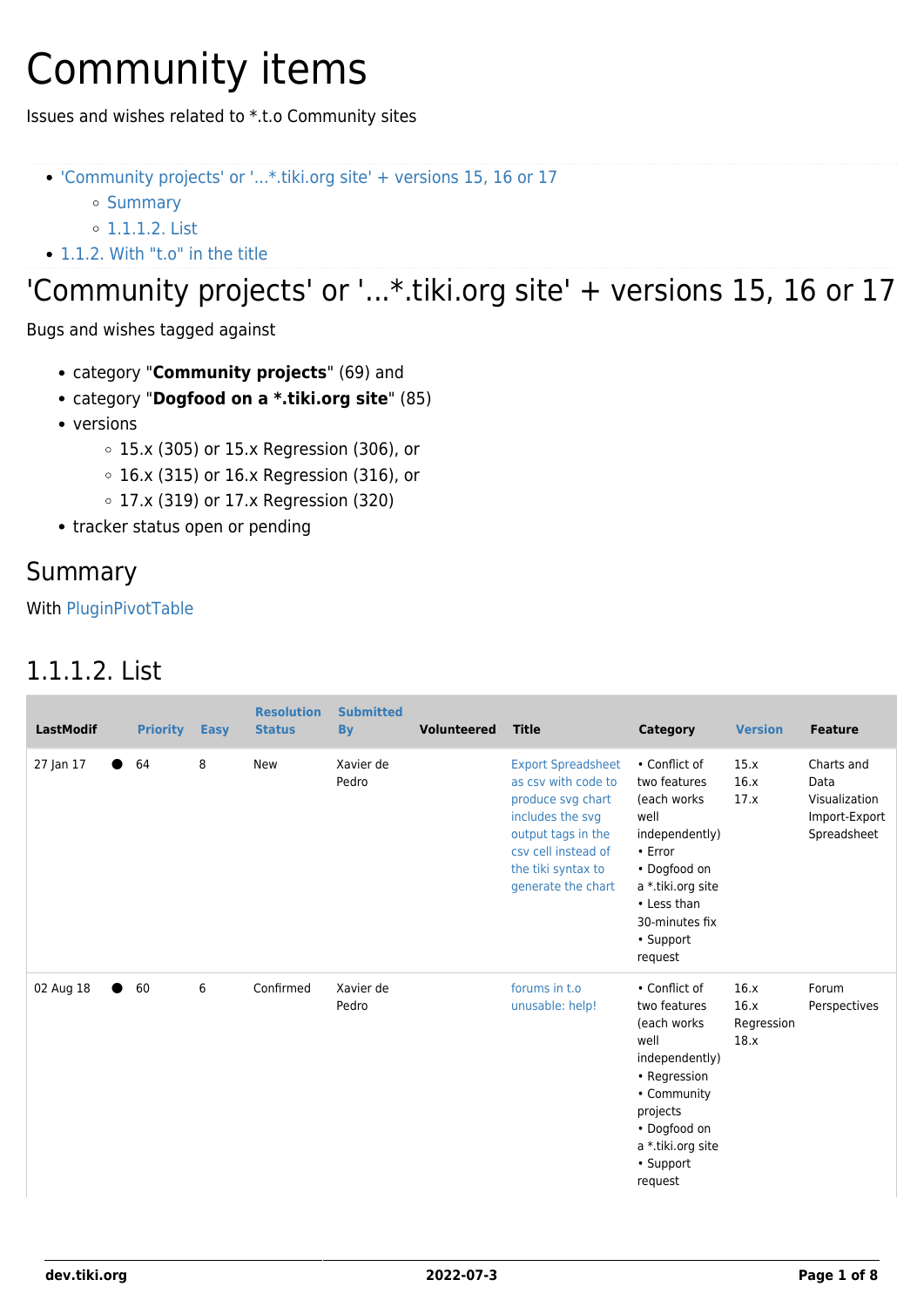| <b>LastModif</b> | <b>Priority</b> | <b>Easy</b>               | <b>Resolution</b><br><b>Status</b> | <b>Submitted</b><br><b>By</b> | <b>Volunteered</b> | <b>Title</b>                                                                                                                                                  | <b>Category</b>                                                                                                                                                                         | <b>Version</b>                                           | <b>Feature</b>                                                                                                                                 |
|------------------|-----------------|---------------------------|------------------------------------|-------------------------------|--------------------|---------------------------------------------------------------------------------------------------------------------------------------------------------------|-----------------------------------------------------------------------------------------------------------------------------------------------------------------------------------------|----------------------------------------------------------|------------------------------------------------------------------------------------------------------------------------------------------------|
| 12 Jan 17        | 56              | 7                         | <b>New</b>                         | Xavier de<br>Pedro            |                    | 15.x: Improvements<br>needed for mobile<br>view of many *.t.o<br>sites (dev, themes,<br>doc,                                                                  | • Conflict of<br>two features<br>(each works)<br>well<br>independently)<br>• Usability<br>• Community<br>projects<br>• Dogfood on<br>a *.tiki.org site<br>• Less than<br>30-minutes fix | 15.x<br>15.x<br>Regression<br>16.x<br>16.x<br>Regression | Mobile (Mobile<br>Tiki and Voice<br>Tiki)<br>Theme: Look<br>& feel, Styles,<br>CSS, Theme<br><b>Control Center</b>                             |
| 06 Jan 17        | 54              | 9                         | <b>New</b>                         | Xavier de<br>Pedro            |                    | Provide a<br>tablesorter-powered<br>list of profiles in the<br><b>Profiles Wizard</b><br>bundled in Tiki to<br>filter on features,<br>tags, names and<br>such | • Community<br>projects<br>• Feature<br>request<br>• Support<br>request                                                                                                                 | 15.x<br>16.x<br>17.x                                     | Admin<br>Interface (UI)<br>Installer<br>(profiles,<br>upgrades and<br>server-related<br>issues)<br>Wizards -<br>Profiles<br>Wizard             |
| 16 Jul 17        | 54              | 9                         | <b>New</b>                         | Xavier de<br>Pedro            |                    | New option to<br>include 'Threads<br>with no replies yet'<br>to Daily Reports<br>and to Notification<br>digests                                               | • Community<br>projects<br>• Dogfood on<br>a *.tiki.org site<br>• Feature<br>request<br>• Support<br>request                                                                            | 14.x<br>15.x<br>16.x<br>17.x                             | Daily reports<br>Forum                                                                                                                         |
| 12 Jan 17        | 54              | 6                         | New                                | Xavier de<br>Pedro            |                    | t.o calendar: warn<br>the user about the<br>time zone being<br>used at time<br>selection by the<br>user                                                       | • Conflict of<br>two features<br>(each works<br>well<br>independently)<br>• Consistency<br>• Error<br>• Usability<br>• Community<br>projects<br>• Dogfood on<br>a *.tiki.org site       | 15.x<br>16.x                                             | Calendar<br>Date and<br>Time                                                                                                                   |
| 17 Jul 17        | 50              |                           | <b>New</b>                         | luciash d'<br>being []        |                    | Indexing failed<br>while processing<br>"XYZ" (type xyz)<br>with the error<br>"analyzer [sortable]<br>not found for field<br>[sort]"                           | • Error<br>• Regression<br>• Dogfood on<br>a *.tiki.org site                                                                                                                            | 17.x<br>Regression                                       | Search                                                                                                                                         |
| 11 Mar 16        | 5               | $\mathbf{1}$<br>difficult | New                                | luciash d'<br>being []        |                    | Top header ugly<br>and hard to use on<br>iPhone /<br>smartphone                                                                                               | • Usability<br>• Community<br>projects<br>• Dogfood on<br>a *.tiki.org site                                                                                                             | 14.x<br>15.x                                             | <b>Browser</b><br>Compatibility<br>Mobile (Mobile<br>Tiki and Voice<br>Tiki)<br>Theme: Look<br>& feel, Styles,<br>CSS, Theme<br>Control Center |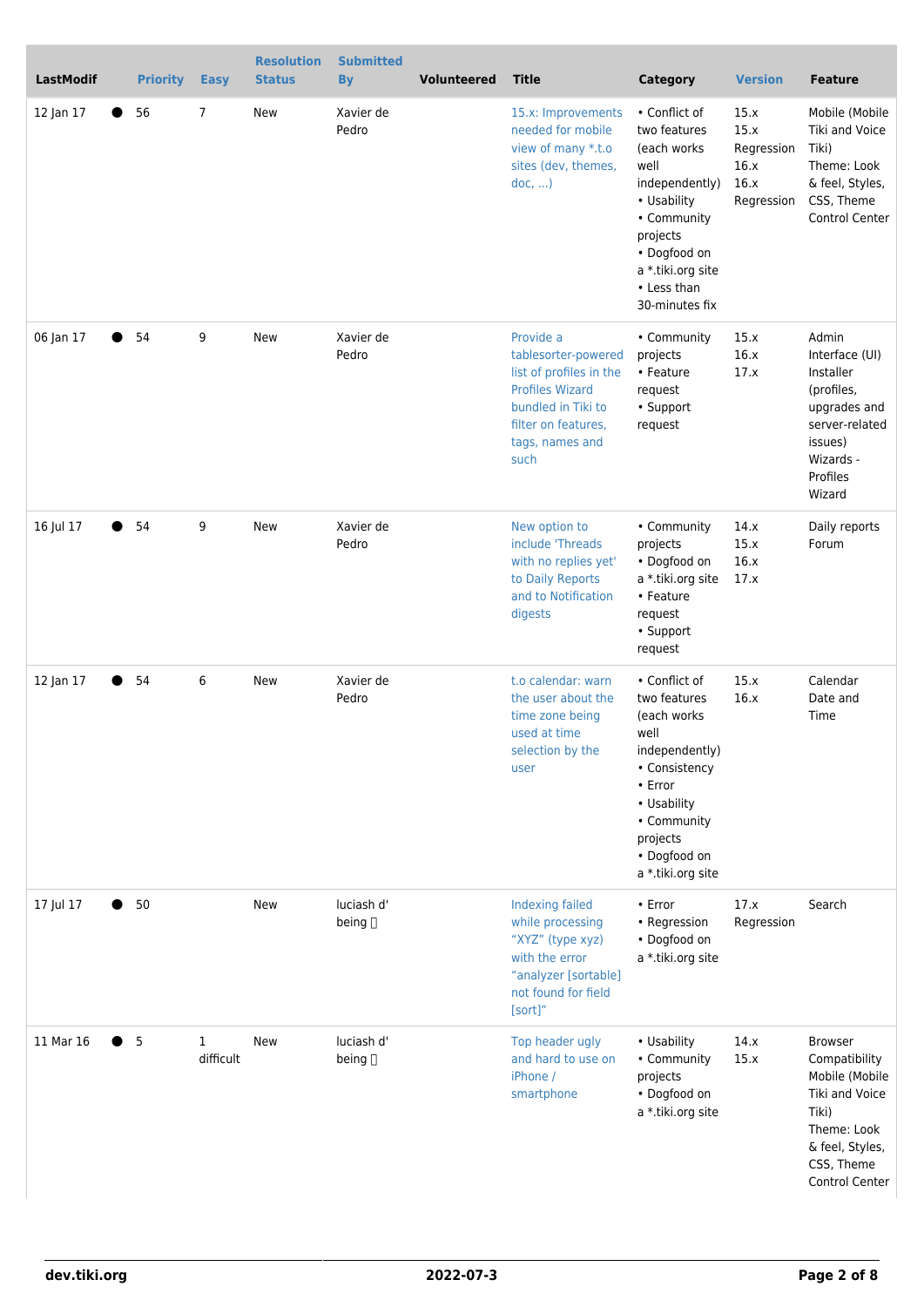| <b>LastModif</b> | <b>Priority</b> | <b>Easy</b>    | <b>Resolution</b><br><b>Status</b> | <b>Submitted</b><br>By     | <b>Volunteered</b> | <b>Title</b>                                                                                                                                                           | <b>Category</b>                                                                                                                                     | <b>Version</b>                                           | <b>Feature</b>                                                                                                                           |
|------------------|-----------------|----------------|------------------------------------|----------------------------|--------------------|------------------------------------------------------------------------------------------------------------------------------------------------------------------------|-----------------------------------------------------------------------------------------------------------------------------------------------------|----------------------------------------------------------|------------------------------------------------------------------------------------------------------------------------------------------|
| 11 Oct 18        | 49              | 7              | Confirmed                          | luciash d'<br>being $\Box$ |                    | PluginRSS: RSS feed<br>on doc.tiki.org<br>shows three times<br>the same title                                                                                          | • Usability<br>• Community<br>projects<br>• Dogfood on<br>a *.tiki.org site                                                                         | 17.x<br>18.x<br>Regression                               | <b>RSS</b><br>Wiki Plugin<br>(extends basic<br>syntax)                                                                                   |
| 19 Jan 17        | 48              | 6              | <b>New</b>                         | Xavier de<br>Pedro         |                    | Allow profiles to be<br>found by associated<br>freetag in<br>profiles.t.o through<br>the "Control Panel<br>> Profiles" search<br>box                                   | • Community<br>projects<br>• Dogfood on<br>a *.tiki.org site<br>• Feature<br>request<br>• Support<br>request                                        | 15.x<br>16.x<br>17.x                                     | Profile<br>Manager                                                                                                                       |
| 20 Jul 17        | 48              | 6              | <b>New</b>                         | Xavier de<br>Pedro         |                    | Plugin List or<br><b>TrackerList unable</b><br>to show tracker<br>items with category<br>50 (PDF) in dev.t.o                                                           | • Error<br>• Regression<br>• Community<br>projects<br>• Dogfood on<br>a *.tiki.org site                                                             | 17.x<br>17.x<br>Regression                               | Category<br>Search<br>Wiki Plugin<br>(extends basic<br>syntax)                                                                           |
| 29 Sep 16        | $Q$ 42          | 6              | Partially<br>solved                | Xavier de<br>Pedro         | Jonny Bradley      | 15.x+: Expose back<br>preference filters on<br>Admin UI for new<br>tiki admins                                                                                         | • Regression<br>• Usability<br>• Community<br>projects<br>• Dogfood on<br>a *.tiki.org site                                                         | 15.x<br>15.x<br>Regression<br>16.x<br>16.x<br>Regression | Admin<br>Interface (UI)                                                                                                                  |
| 14 Aug 17        | 40              | 5              | <b>New</b>                         | Xavier de<br>Pedro         |                    | Plugin alias &/or<br>plugin trackerlist<br>fails to load in some<br>page in dev.t.o<br>(Uncaught<br><b>TypeError: Cannot</b><br>read property<br>'childNodes' of null) | • Regression<br>• Community<br>projects<br>• Dogfood on<br>a *.tiki.org site                                                                        | 17.x<br>17.x<br>Regression                               | Tablesorter<br>Trackers<br>Wiki Plugin<br>(extends basic<br>syntax)                                                                      |
| 09 Jan 17        | 40              | 8              | <b>New</b>                         | Xavier de<br>Pedro         |                    | provide a clicable<br>link to login to<br>dev.t.o from a<br>smartphone out of<br>the menu icon at<br>the top right corner                                              | • Usability<br>• Feature<br>request<br>• Dogfood on<br>a *.tiki.org site<br>• Conflict of<br>two features<br>(each works)<br>well<br>independently) | 14.x<br>14.x<br>Regression<br>15.x<br>15.x<br>Regression | Theme: Look<br>& feel, Styles,<br>CSS, Theme<br><b>Control Center</b><br>User<br>Administration<br>(Registration,<br>Login &<br>Banning) |
| 25 Oct 16        | 36              | 4              | New                                | Xavier de<br>Pedro         |                    | improve doc for tiki<br>devs about the right<br>way to develop<br>permission checks<br>(global, category<br>and local)                                                 | • Community<br>projects<br>• Developer<br>Training<br>• Support<br>request                                                                          | 15.x<br>16.x<br>17.x                                     | Permission                                                                                                                               |
| 02 Dec 16        | 35              | $\overline{7}$ | Confirmed                          | Oliver<br>Hertel           |                    | file gallery - allow to<br>disable the tree                                                                                                                            | • Feature<br>request<br>• Dogfood on<br>a *.tiki.org site                                                                                           | 16.x<br>16.x<br>Regression                               | File Gallery<br>(elFinder or<br>standard UI)                                                                                             |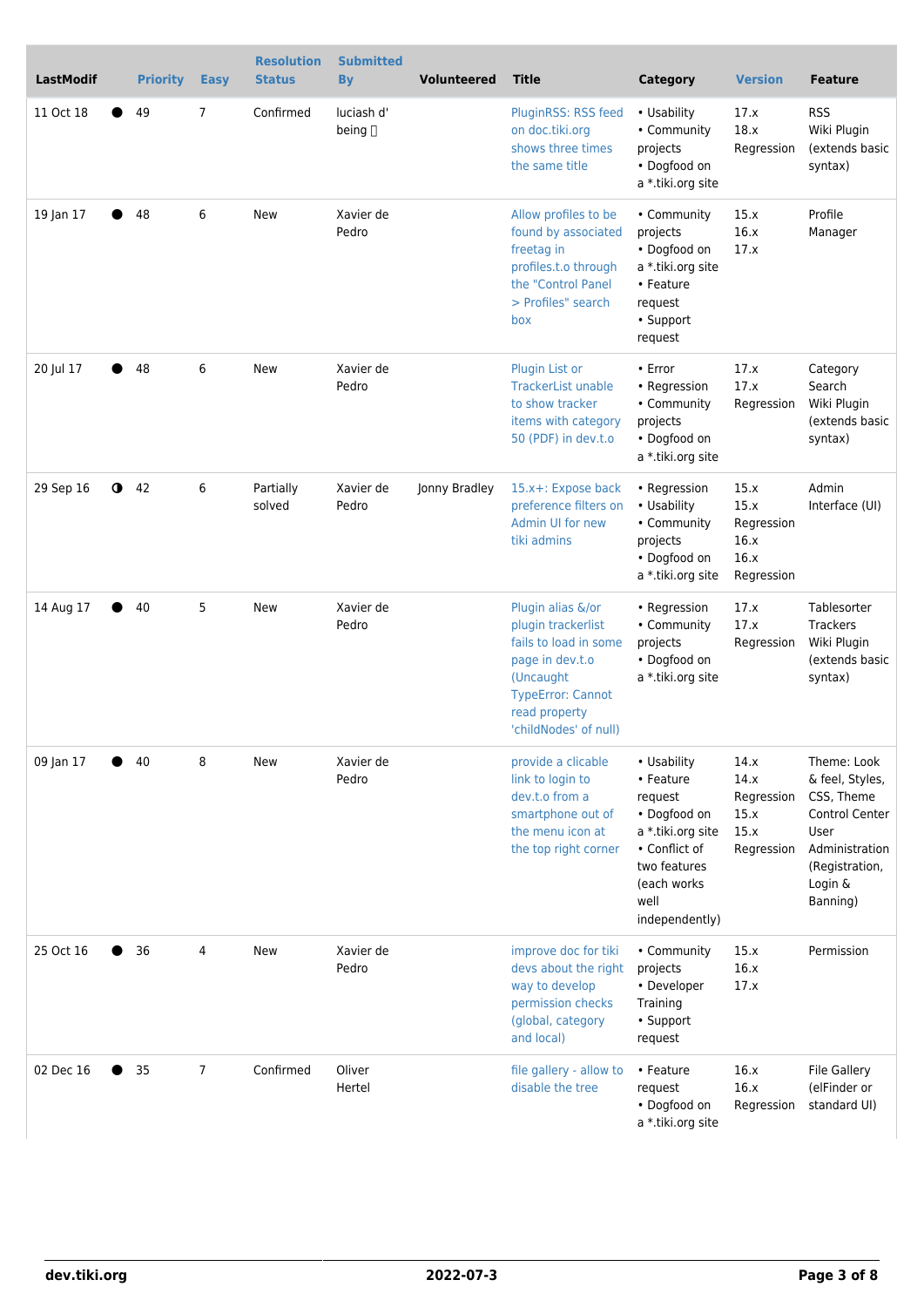| <b>LastModif</b>             | <b>Priority</b><br><b>Easy</b> | <b>Resolution</b><br><b>Status</b> | <b>Submitted</b><br><b>By</b> | <b>Volunteered</b> | <b>Title</b>                                                                                                                                                                                                 | <b>Category</b>                                                                                                                               | <b>Version</b>                                                                       | <b>Feature</b>                                                                    |
|------------------------------|--------------------------------|------------------------------------|-------------------------------|--------------------|--------------------------------------------------------------------------------------------------------------------------------------------------------------------------------------------------------------|-----------------------------------------------------------------------------------------------------------------------------------------------|--------------------------------------------------------------------------------------|-----------------------------------------------------------------------------------|
| 04 Sep 17<br>35              | 7                              | New                                | Marc<br>Laporte               |                    | Move all *.tiki.org<br>sites to "Replace<br>spaces with dashes"<br>(the new default)<br>for Wiki URL<br>scheme                                                                                               | • Dogfood on<br>a *.tiki.org site                                                                                                             | 17.x                                                                                 | Wiki (page<br>view, edit,<br>history,<br>rename, etc)                             |
| 09 Jan 17<br>35              | $\overline{7}$                 | New                                | Xavier de<br>Pedro            |                    | t.o: page alias<br>feature not working<br>because some<br>duplication exists<br>(not prevented at<br>edition time and<br>feedback gone too<br>quickly)                                                       | • Usability<br>• Community<br>projects<br>• Dogfood on<br>a *.tiki.org site<br>• Regression                                                   | 15.x<br>15.x<br>Regression<br>16.x<br>16.x<br>Regression                             | Wiki Syntax<br>(text area,<br>parser,<br>external wiki,<br>etc)                   |
| 20 Feb 16<br>32              | 8                              | New                                | Xavier de<br>Pedro            |                    | 15.x: Allow running<br>console.php to<br>apply profiles from<br>behind a proxy (to<br>run new R script to<br>check errors when<br>testing the<br>application on all<br>Profiles on several<br>tiki branches) | • Community<br>projects<br>• Dogfood on<br>a *.tiki.org site<br>• Feature<br>request<br>• Less than<br>30-minutes fix<br>• Support<br>request | 15.x                                                                                 | Installer<br>(profiles,<br>upgrades and<br>server-related<br>issues)<br>TikiTests |
| 05 Apr 16<br>32              | 8                              | New                                | Xavier de<br>Pedro            |                    | Expose icons to<br>Monitor/Subscribe<br>to Calendars when<br>more than 1                                                                                                                                     | • Conflict of<br>two features<br>(each works<br>well<br>independently)<br>• Usability<br>• Dogfood on<br>a *.tiki.org site                    | 12.x<br>14.x<br>15.x                                                                 | Calendar                                                                          |
| 09 Jan 17<br>32              | 8                              | New                                | Xavier de<br>Pedro            |                    | since last visit<br>module using<br>bootstrap tabs: add<br>different bg color to<br>active vs non active<br>tabs                                                                                             | • Usability<br>· Dogfood on<br>a *.tiki.org site<br>• Regression                                                                              | 14.x<br>14.x<br>Regression<br>15.x<br>15.x<br>Regression                             | Theme: Look<br>& feel, Styles,<br>CSS, Theme<br>Control Center                    |
| 09 Jan 17<br>32              | 8                              | <b>New</b>                         | Xavier de<br>Pedro            |                    | Plugin<br><b>BigBlueButton - add</b><br>getMettingInfo new<br>params added in<br><b>BBB 1.0</b>                                                                                                              | • Feature<br>request<br>• Community<br>projects<br>• Dogfood on<br>a *.tiki.org site                                                          | 15.x                                                                                 | <b>BigBlueButton</b><br>webinar                                                   |
| 22 Apr 16<br>32              | 8                              | New                                | Xavier de<br>Pedro            |                    | Add existing pages<br>to structures at<br>page edition time<br>through the<br>structures header<br>box                                                                                                       | • Regression<br>• Community<br>projects<br>• Dogfood on<br>a *.tiki.org site                                                                  | 12.x<br>Regression<br>13.x<br>Regression<br>14.x<br>Regression<br>15.x<br>Regression | Wiki Structure<br>(book & table<br>of content)                                    |
| 28 Dec 18<br>$\bullet$<br>30 | 3                              | Please<br>retest                   | Torsten<br>Fabricius          | WolfgangA          | Tracker - field type<br>items list                                                                                                                                                                           | • Community<br>projects<br>• Support<br>request                                                                                               | 12.x<br>14.x<br>15.x                                                                 | Trackers                                                                          |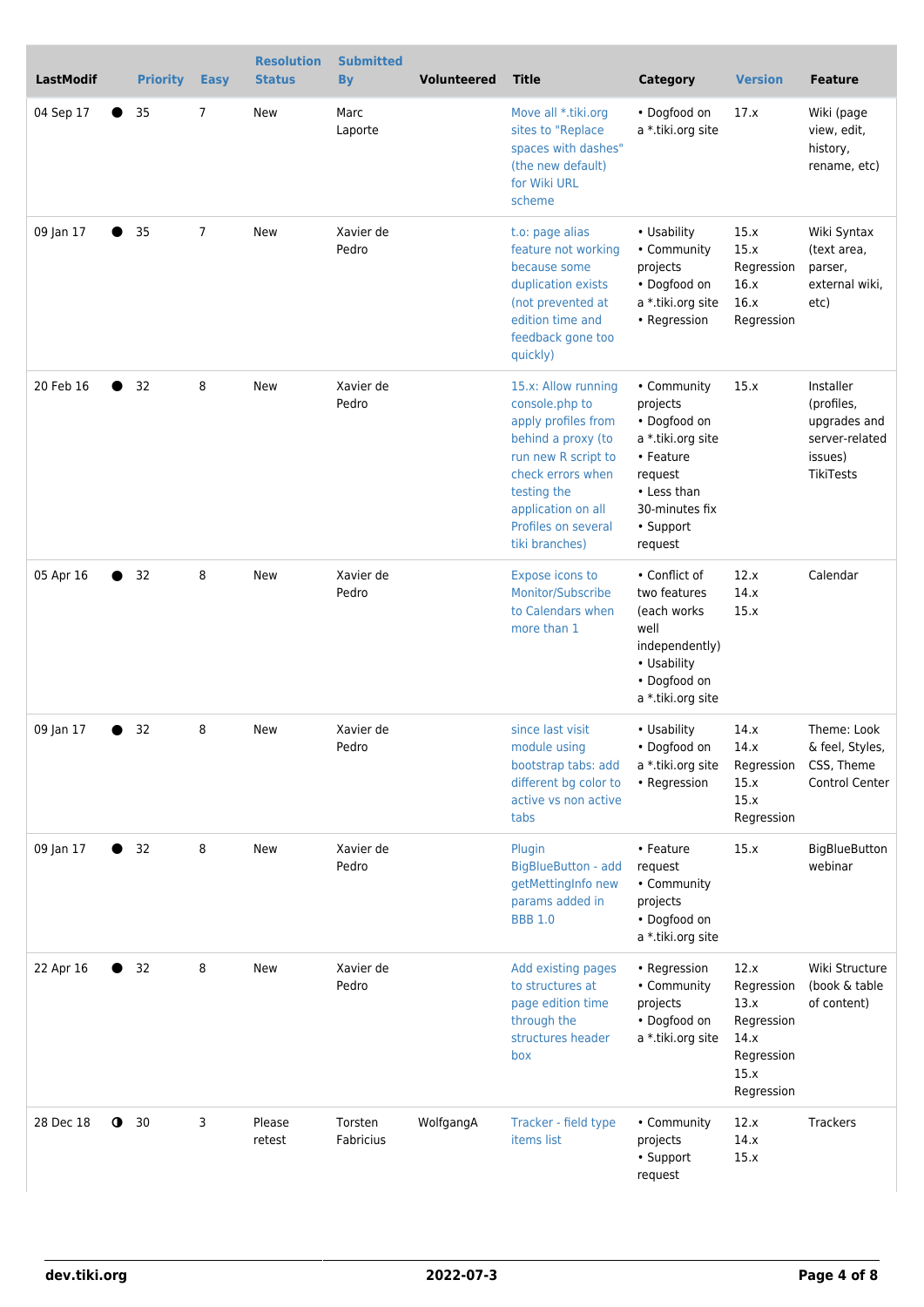| <b>LastModif</b> |           | <b>Priority</b> | <b>Easy</b> | <b>Resolution</b><br><b>Status</b> | <b>Submitted</b><br><b>By</b> | <b>Volunteered</b> | <b>Title</b>                                                                                       | Category                                                                                                                                                                | <b>Version</b> | <b>Feature</b>                                                                                                   |
|------------------|-----------|-----------------|-------------|------------------------------------|-------------------------------|--------------------|----------------------------------------------------------------------------------------------------|-------------------------------------------------------------------------------------------------------------------------------------------------------------------------|----------------|------------------------------------------------------------------------------------------------------------------|
| 09 Jan 17        | $\bullet$ | 30              | 6           | New                                | Xavier de<br>Pedro            |                    | fullscreen=y hides<br>all info from top<br>navigation bars in<br>dev.t.o. doc.t.o and<br>themes.to | $\cdot$ Error<br>• Usability<br>• Community<br>projects<br>• Dogfood on<br>a *.tiki.org site<br>• Conflict of<br>two features<br>(each works)<br>well<br>independently) | 15.x<br>16.x   | Theme: Look<br>& feel, Styles,<br>CSS, Theme<br><b>Control Center</b><br>Site Identity<br>Edit interface<br>(UI) |

 [Create Item](https://dev.tiki.org/Make+a+wish)

## 1.1.2. With "t.o" in the title

In any category and any tiki version.

| <b>LastModif</b> |             | <b>Priority</b> | <b>Resolution</b><br><b>Status</b> | <b>Submitted</b><br><b>B</b> <sub>V</sub> | <b>Volunteered</b> | <b>Title</b>                                                                                                     | Category                                                                                                                                   | <b>Version</b>                                           | <b>Feature</b>                                                                                  |
|------------------|-------------|-----------------|------------------------------------|-------------------------------------------|--------------------|------------------------------------------------------------------------------------------------------------------|--------------------------------------------------------------------------------------------------------------------------------------------|----------------------------------------------------------|-------------------------------------------------------------------------------------------------|
| 05 Oct 21        |             | 99              | <b>New</b>                         | Bernard<br>Sfez / Tiki<br>Specialist      |                    | Wiki page last change is<br>displaying the multiple<br>change for each page<br>(turned to be unusable at<br>t.o) | • Usability<br>• Dogfood on<br>a *.tiki.org site<br>• Easy for<br>Newbie Dev<br>• Less than<br>30-minutes fix                              | 22.x                                                     | Wiki (page<br>view, edit,<br>history,<br>rename, etc)                                           |
| 30 Jul 14        |             | 80              | <b>New</b>                         | Marc<br>Laporte                           | nkoth              | Not possible to delete a<br>tracker on next.tw.o                                                                 | • Error<br>• Indexing                                                                                                                      | 12.x<br>12.x<br>Regression<br>13.x<br>13.x<br>Regression | Trackers                                                                                        |
| 12 Jan 17        | $\mathbf 0$ | 72              | Please<br>retest                   | Marc<br>Laporte                           |                    | 12.x & 13.x: Images<br>stretched & skewed (in<br>*.t.o sites and LTS<br>production sites on svn)                 | • Regression<br>• Release<br>Blocker                                                                                                       | 12.x<br>12.x<br>Regression<br>13.x<br>13.x<br>Regression | <b>File Gallery</b><br>(elFinder or<br>standard UI)<br>Wiki Plugin<br>(extends basic<br>syntax) |
| 07 Mar 20        |             | 64              | <b>New</b>                         | Xavier de<br>Pedro                        |                    | dev.t.o: plugin popup<br>helper failed twice for<br>pivottable                                                   | $\cdot$ Bug<br>• Conflict of<br>two features<br>(each works<br>well<br>independently)<br>• Regression<br>· Dogfood on<br>a *.tiki.org site | 21.x<br>21.x<br>Regression                               | Edit interface<br>(UI)<br>Wiki Plugin<br>(extends basic<br>syntax)                              |
| 09 Dec 13        |             | 64              | <b>New</b>                         | Xavier de<br>Pedro                        |                    | dev.t.o: Can't draw on<br>screenshot - lost control<br>over pop up window                                        | • Error                                                                                                                                    | 12.x                                                     | Draw (SVG-<br>edit)<br>Edit interface<br>(UI)                                                   |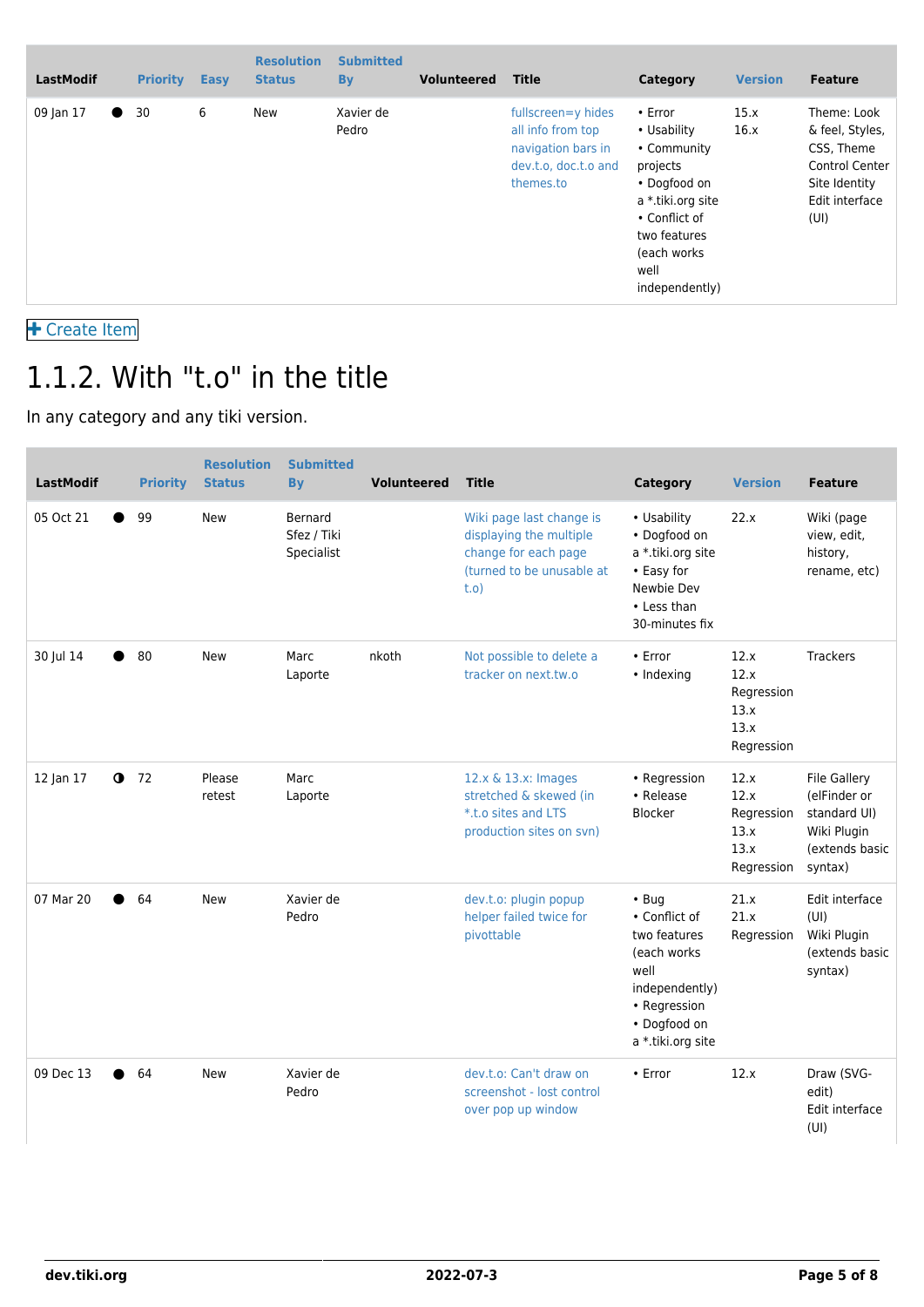| <b>LastModif</b> | <b>Priority</b> | <b>Resolution</b><br><b>Status</b> | <b>Submitted</b><br><b>By</b>        | <b>Volunteered</b> | <b>Title</b>                                                                                                                    | <b>Category</b>                                                                                                                                                                         | <b>Version</b>                                           | <b>Feature</b>                                                                                              |
|------------------|-----------------|------------------------------------|--------------------------------------|--------------------|---------------------------------------------------------------------------------------------------------------------------------|-----------------------------------------------------------------------------------------------------------------------------------------------------------------------------------------|----------------------------------------------------------|-------------------------------------------------------------------------------------------------------------|
| 09 Jan 17        | 64              | New                                | Xavier de<br>Pedro                   |                    | t.o (13.x) months_links<br>module error: invalid<br>variable value:<br>$$$ <sub>-</sub> GET["blogId"] = 2,29,26                 | • Community<br>projects<br>• Dogfood on<br>a *.tiki.org site<br>• Regression                                                                                                            | 13.x<br>Regression                                       | Blog<br>Modules                                                                                             |
| 22 Nov 18        | 64              | Confirmed                          | Xavier de<br>Pedro                   |                    | Show.t.o requires php 7.1+<br>(was: Tracker Field)<br>Location no longer fetching<br>coordinates from tracker<br>field address) | • Error<br>• Regression<br>• Community<br>projects<br>• Dogfood on<br>a *.tiki.org site                                                                                                 | 19.x<br>20.x                                             | Maps<br>Show.Tiki.Org<br>Trackers                                                                           |
| 11 Nov 21        | 63              | <b>New</b>                         | Bernard<br>Sfez / Tiki<br>Specialist |                    | Tracker view items filters<br>is broken at dev.t.o                                                                              | • Error<br>• Regression<br>• Dogfood on<br>a *.tiki.org site                                                                                                                            | 23.x                                                     | Trackers                                                                                                    |
| 02 Aug 18        | 60              | Confirmed                          | Xavier de<br>Pedro                   |                    | forums in t.o unusable:<br>help!                                                                                                | • Conflict of<br>two features<br>(each works)<br>well<br>independently)<br>• Regression<br>• Community<br>projects<br>• Dogfood on<br>a *.tiki.org site<br>• Support<br>request         | 16.x<br>16.x<br>Regression<br>18.x                       | Forum<br>Perspectives                                                                                       |
| 28 Sep 20        | 56              | <b>New</b>                         | Xavier de<br>Pedro                   |                    | Remove tiki file-tree from<br>show2.t.o instance when<br>item is closed                                                         | • Community<br>projects<br>• Dogfood on<br>a *.tiki.org site<br>• Feature<br>request                                                                                                    | 21.x<br>22.x                                             | Show.Tiki.Org                                                                                               |
| 12 Jan 17        | 56              | New                                | Xavier de<br>Pedro                   |                    | 15.x: Improvements<br>needed for mobile view of<br>many *.t.o sites (dev,<br>themes, doc, )                                     | • Conflict of<br>two features<br>(each works)<br>well<br>independently)<br>• Usability<br>• Community<br>projects<br>• Dogfood on<br>a *.tiki.org site<br>• Less than<br>30-minutes fix | 15.x<br>15.x<br>Regression<br>16.x<br>16.x<br>Regression | Mobile (Mobile<br>Tiki and Voice<br>Tiki)<br>Theme: Look<br>& feel, Styles,<br>CSS, Theme<br>Control Center |
| 25 Mar 22        | 56              | New                                | hman                                 |                    | No commenting on d.t.o?                                                                                                         | • Consistency<br>• Usability<br>• Community<br>projects<br>• Dogfood on<br>a *.tiki.org site                                                                                            | 24.x                                                     | Trackers                                                                                                    |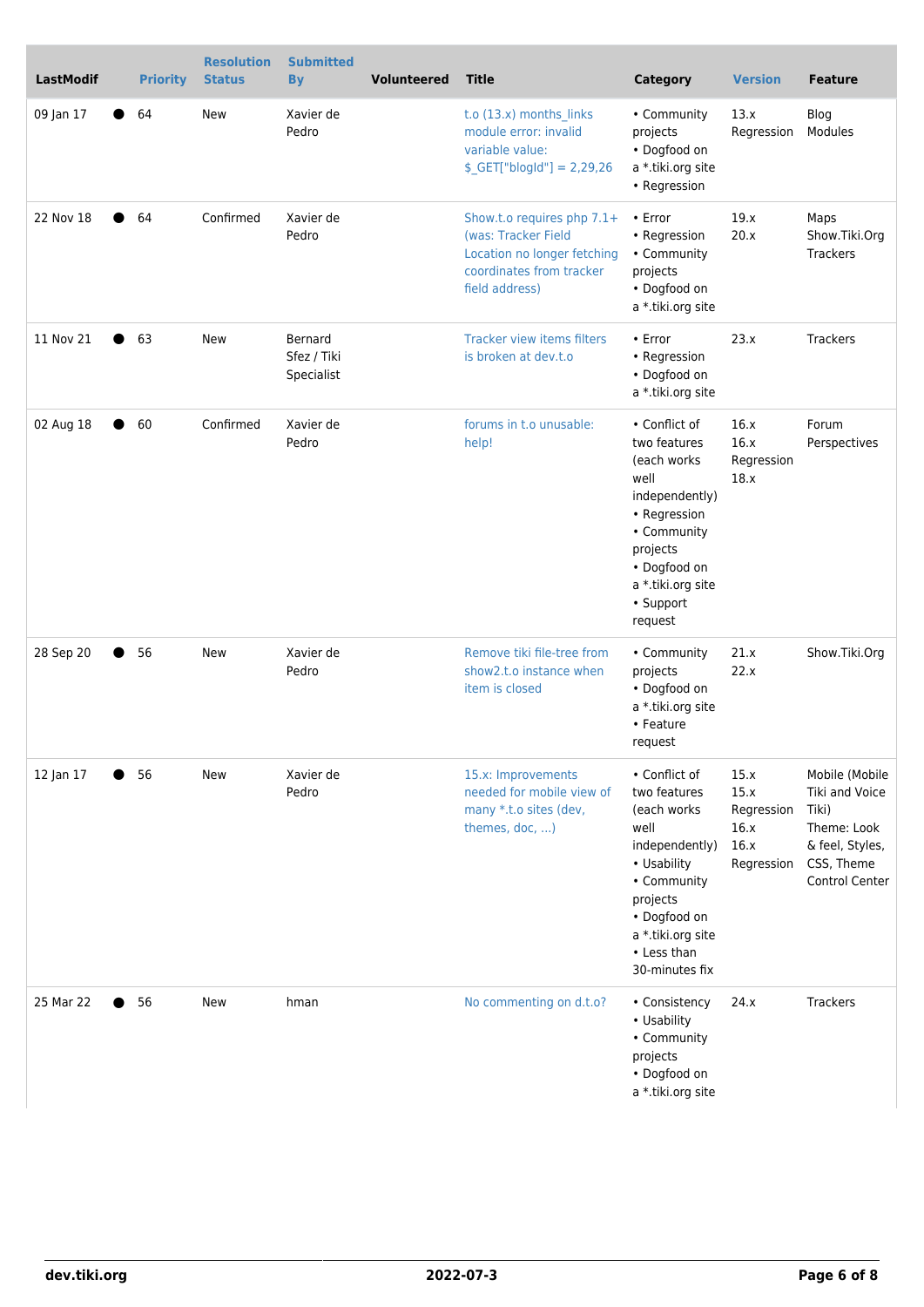| LastModif |   | <b>Priority</b> | <b>Resolution</b><br><b>Status</b> | <b>Submitted</b><br><b>By</b>        | <b>Volunteered</b> | <b>Title</b>                                                                                                                   | <b>Category</b>                                                                                                                                                                          | <b>Version</b>       | <b>Feature</b>                                                                                                   |
|-----------|---|-----------------|------------------------------------|--------------------------------------|--------------------|--------------------------------------------------------------------------------------------------------------------------------|------------------------------------------------------------------------------------------------------------------------------------------------------------------------------------------|----------------------|------------------------------------------------------------------------------------------------------------------|
| 16 Mar 15 |   | 54              | Confirmed                          | Xavier de<br>Pedro                   |                    | forums editor not loaded in<br>t.o mobile (13.x or next.t.o<br>14.x)                                                           | • Conflict of<br>two features<br>(each works)<br>well<br>independently)<br>• Community<br>projects<br>• Dogfood on<br>a *.tiki.org site                                                  | 13.x<br>14.x         | Edit interface<br>(UI)<br>Forum<br>Mobile (Mobile<br>Tiki and Voice<br>Tiki)                                     |
| 12 Jan 17 |   | 54              | <b>New</b>                         | Xavier de<br>Pedro                   |                    | t.o calendar: warn the user<br>about the time zone being<br>used at time selection by<br>the user                              | • Conflict of<br>two features<br>(each works)<br>well<br>independently)<br>• Consistency<br>$\cdot$ Error<br>• Usability<br>• Community<br>projects<br>• Dogfood on<br>a *.tiki.org site | 15.x<br>16.x         | Calendar<br>Date and<br>Time                                                                                     |
| 09 Nov 21 | ● | 50              | <b>New</b>                         | Bernard<br>Sfez / Tiki<br>Specialist |                    | Not possible anymore to<br>save a page with an HTML<br>plugin at dev.t.o (related<br>to tikimaillib and webmail)               | • Regression<br>• Dogfood on<br>a *.tiki.org site                                                                                                                                        | 23.x                 | Wiki (page<br>view, edit,<br>history,<br>rename, etc)<br>Wiki Plugin<br>(extends basic<br>syntax)                |
| 10 May 20 |   | 50              | Partially<br>solved                | luciash d'<br>being $\Box$           | rjsmelo            | <b>Email notifications from</b><br>dev.t.o not sent or<br>received to @tiki.org<br>mailboxes since the server<br>move          | • Dogfood on<br>a *.tiki.org site                                                                                                                                                        |                      | Watch (email<br>notifications<br>of changes)                                                                     |
| 18 Mar 14 |   | 49              | <b>New</b>                         | Xavier de<br>Pedro                   |                    | doc.t.o: memcachepool.set<br>SERVER_ERROR object too<br>large for cache<br>lib/cache/memcachelib.php                           | • Error<br>• Community<br>projects<br>• Dogfood on<br>a *.tiki.org site                                                                                                                  | 12.x                 | <b>File Gallery</b><br>(elFinder or<br>standard UI)<br>Performance /<br>Speed / Load /<br>Compression /<br>Cache |
| 28 Nov 13 |   | 48              | New                                | Xavier de<br>Pedro                   | Nelson Ko          | dev.t.o: include first is Main<br>field in subject and all<br>notification emails from<br>trackers                             | • Dogfood on<br>a *.tiki.org site<br>• Feature<br>request                                                                                                                                | 12.x                 | Trackers<br>Watch (email<br>notifications<br>of changes)                                                         |
| 19 Jan 17 |   | 48              | <b>New</b>                         | Xavier de<br>Pedro                   |                    | Allow profiles to be found<br>by associated freetag in<br>profiles.t.o through the<br>"Control Panel > Profiles"<br>search box | • Community<br>projects<br>• Dogfood on<br>a *.tiki.org site<br>• Feature<br>request<br>• Support<br>request                                                                             | 15.x<br>16.x<br>17.x | Profile<br>Manager                                                                                               |